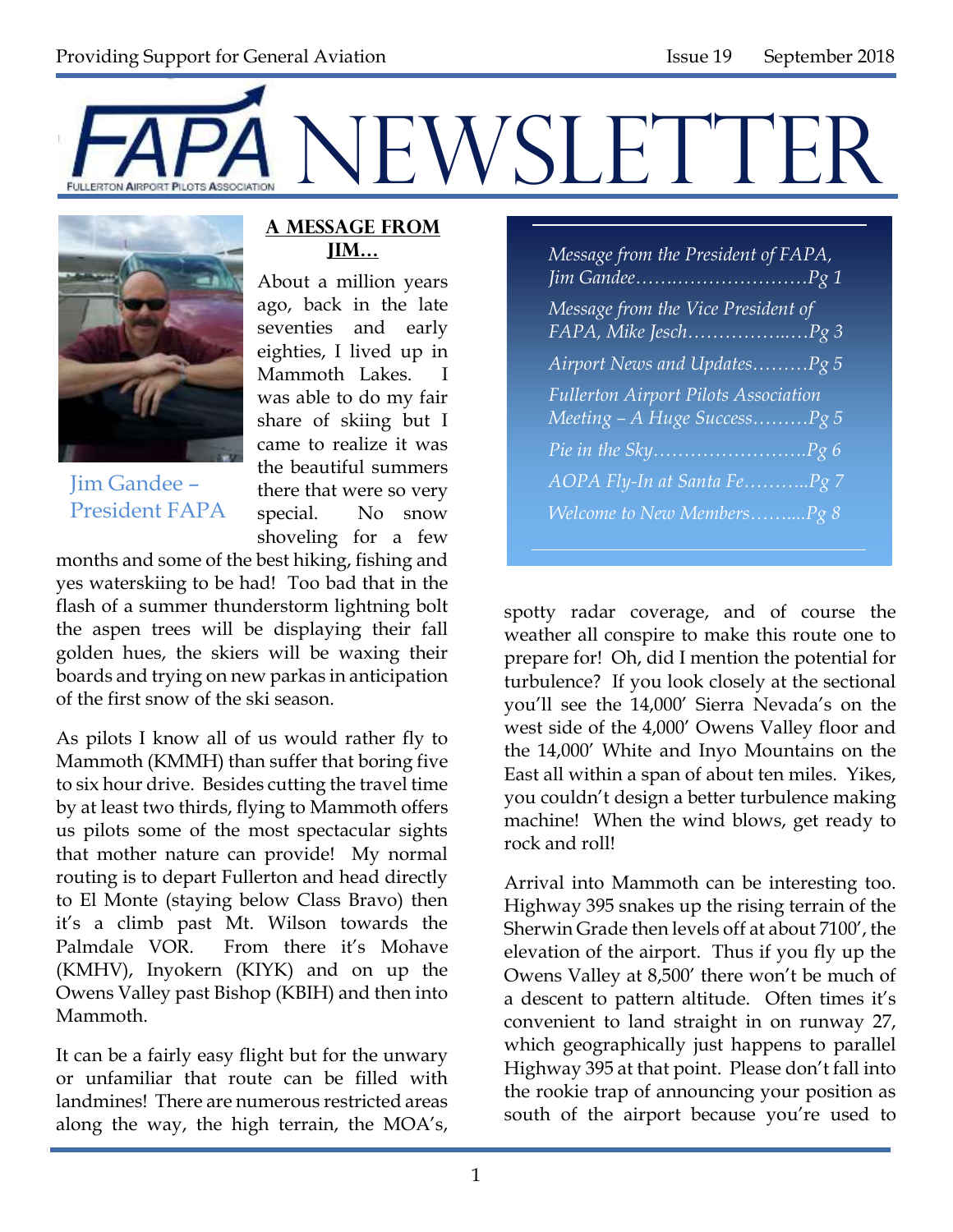driving north on Hwy 395. If you're over Lake Crowley on a straight in for runway 27 (as in 270 degrees, due west) you are EAST of the airport. Majestic Mt. Morrison will make any approach from the south very difficult.

Landing at KMMH is just like landing at any other airport, kind of. First, there's the density altitude to consider. The things we're all taught about, decreased performance, proper leaning, higher ground speeds, etc. Then there's the local knowledge stuff like when southerly crosswinds exceed about 10 knots touchdown a thousand or fifteen hundred feet past the runway 27 numbers. This little trick helps avoid the turbulence created by Doe Ridge which is just north (and I do mean just north, like 500') of the approach end of 27. If making left traffic to runway 9 try to avoid overflying the fish hatcheries by limiting the length of your downwind leg. (Those darn trout, they knew the airport was there before they were born and now they complain!) In the winter all kinds of mental red flags should be waving regarding the runway surface and the edge snow bank height.

Departing KMMH can be a real challenge. Winter time, please verify ALL surfaces of your aircraft are snow and ice free. There should be no contamination whatsoever on the wings and tail surfaces. A heated hangar is your friend here. I've spent literally hours removing snow and ice from my airplane after it was tied down during a snow storm. Talk about work! Engine pre-heat should be considered, especially if you are using single weight oil. A quick funny side bar story. Many years ago on a cold winter day I cranked and cranked the engine of a rented 182 but it just would not start without being preheated. Ironically though it developed enough oil pressure to close the hobbs meter which then clicked off about three tenths even though the engine was not running! Imagine trying to explain that to the rental FBO! The runway can be clear of snow but remain very icy

and can cause the aircraft to veer on take off as one wheel skids or drags. Summer brings with it the density altitude issues discussed. If you're operating a 172, or similar performing aircraft or smaller, I strongly advise you to carefully examine the performance charts and verify aircraft capability based on OAT, and other conditions, and/or consider landing at KBIH.

Don't want to deal with the Owens Valley turbulence, MOA's and restricted areas? You can fly the Central Valley, (KBFL, KPTV, KFAT) then cross the Sierra's through the Mammoth Pass, around the ski area and on in to KMMH. This route is often much smoother and one can often avoid the summer build ups in the Owens Valley but it comes with its own set of potential perils. When crossing the Mammoth Pass you are over very inhospitable terrain. The only landing options are the trees or lakes. If you get to the pass and it's blocked by weather you have no choice but to back track.

Night into KMMH? Unless you are very familiar with both the routing and the area I suggest daytime flight only. Once familiar, you may want to make your first night flight in the winter, under a full moon in clear weather. The moonlight will reflect off of the snow illuminating the surrounding terrain. It can be absolutely beautiful and almost as bright as day!

Personally, I do not fly IFR to Mammoth or Bishop. The MEA's are too high for most piston airplanes and most of the planes we fly have no ice protection.

Now, for the lawyer speak. Everything I've written about is based on my own personal experience. I'm not an expert, don't claim to be. As always, employ your own good judgment, planning and aeronautical decision making skills prior to making any flight.

Lastly, if you're looking for some great chow while in Mammoth I suggest "The Mogul Steak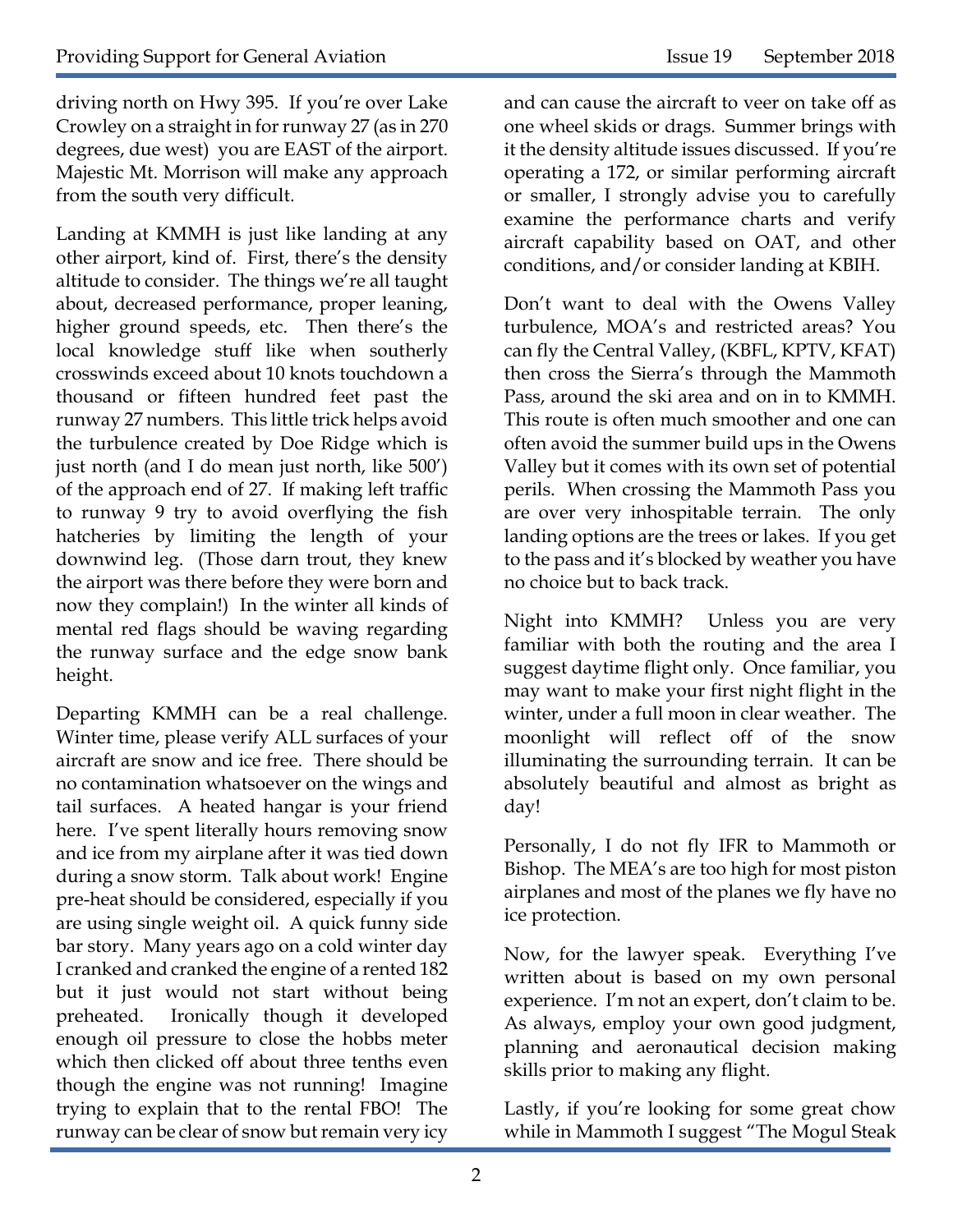House". It's the longest continuously running restaurant in Mammoth and they offer some downright delicious selections of steak, fish and chicken. My favorite meal is the filet topped with a secret mixture of gorgonzola cheese, garlic and butter. It's to die for! To be fair though, my sister and her husband own the restaurant so I am just a little prejudiced. :)

Fly safe!

Jim Gandee President

> You can reach Jim Gandee at **fyrflyer@ca.rr.com** or (562)587-9939



*Mike Jesch,VP FAPA. ATP, Master CFI-ASME-IA*

#### **frat party!**

For years now, we've been inundated from all sides with essays, articles, books, even videos on the importance of maintaining awareness of the risk levels involved in flight. It is said that the superior

pilot uses his superior judgment to avoid having to demonstrate his superior skills, and I think there's a lot of truth in that. In looking at how I, personally, plan and execute a flight that might be a little more challenging, I think one of the advantages I have is that I fly so much (almost a thousand hours last year), that I can see a rough patch coming up and decide how to handle it earlier so that I experience less surprises in flight.

Recently the FAA developed a neat little app for your mobile device that may be able to help you assess possible risks on a flight. It's called the Flight Risk Assessment Tool, or FRAT. It's available in the Apple App Store, and it's free. Go get it, and load it up, and meet me back here next paragraph to a look.

Great! You're back! Let's dive in. The app starts out at the main menu. For today, we'll just look at the top two items, Airman Profile and Risk Assessment. Before we can execute an assessment, the tool needs to know a little about you, so touch Airman Profile.

Fill in the blanks and select your pilot certificate type and tap Save at the bottom to return to the Main Menu.

Now, tap Risk Assessment and we'll experiment with the main purpose of the app. At the top of the screen, you'll see a green bar that says "Operational Risk Low", and a "ball on a string" for lack of a better term below it. As we play with the various risk factors below, you'll see that ball move around and the bar may change color. At the bottom of the screen you see a number in a button. All flights involve some risk, and mine indicates this with a green number 3, a pretty low level to start with.

The first section of the page deals with the specifics of this flight: pilot name, aircraft, flight date, airports, and operating rules. A future feature will allow you to send this Assessment to somebody else, say your corporate flight department, for example.

Following this is the meat of the Risk Assessment. Using the PAVE model that you've no doubt heard about, you can select whether that parameter is an issue for this flight. As for the Pilot, have you flown less than 15 hours in the last 90 days? Didn't get a good night's sleep last night? These things are bad, and will increase the risk, some more than others. Get some instruction recently, or even complete a Wings phase? These things will reduce the inherent risk. Next, with regard to the Aircraft, do you have decent experience with the aircraft or its avionics?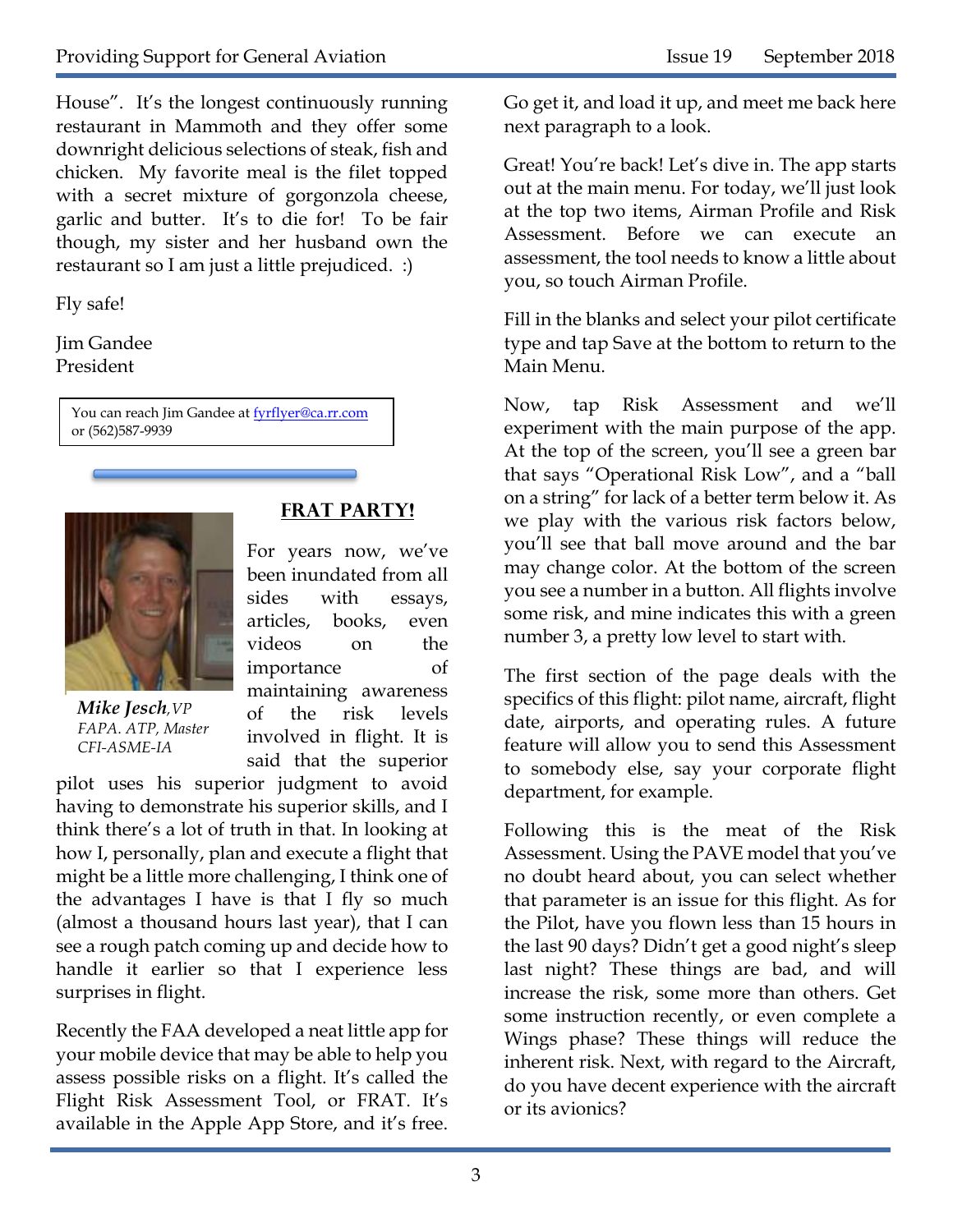The big player is the enVironment you'll be operating in: this encompasses weather, daylight, terrain, airport situation and more. The final section considers External Pressures: the importance of accomplishing the flight or any family, work, or health issues you might be dealing with.

As you select whether these parameters are players in your flight today, you can see the risk level rising and reducing in real time. If enough risk is identified, eventually the lights go from green to yellow. While you're in the yellow, it's time to start taking a look at ways to reduce the risk. Maybe get flight following or decide to file a flight plan, even (gasp!) call up your friendly neighborhood CFI for some quality instruction. If even more risk is present, it'll even go to red. If you find yourself in the red zone, there may be enough risk that you might want to think about whether to fly the flight at all.

As an experiment, try taking an actual accident flight and program the parameters. For instance, I just plugged in the risks present for the Cirrus pilot who crashed near Chicago a couple years ago, on a flight to a football game with his daughter and her friend. I came up with a risk level of 43, which has all the lights blinking red. Clearly a very high risk situation indeed. Compare that with a recent IFR flight I made on a nice day to another local airport, and my risk level on that flight was a pleasant green 3.

The idea is to play with the tool a bit, and become familiar with the things that turn up the heat, as well as those that turn it down. If you're a newer pilot, use this tool every flight for a while to help learn to identify those parameters. You'll soon get a feel for when you should use the tool to take a closer look.

I've been using and teaching this tool for a couple years now, even when it was in Beta test. I find it to be a simple, effective, and fairly comprehensive review and I urge you to take a look. It's one of the few things that are free in aviation, and if it causes you to rethink a flight one day, it may well be worth your airplane's weight in gold!

#### **Fly Safe! Fly More! Have Fun!**

Mike Jesch

ATP, Master CFI Vice President – Fullerton Airport Pilot Assn

You can reach Mike Jesch at [mcjesch@gmail.com](mailto:mcjesch@gmail.com) or 714-588-9346

2016, 2018 LGB District FAASTeam Rep of the Year

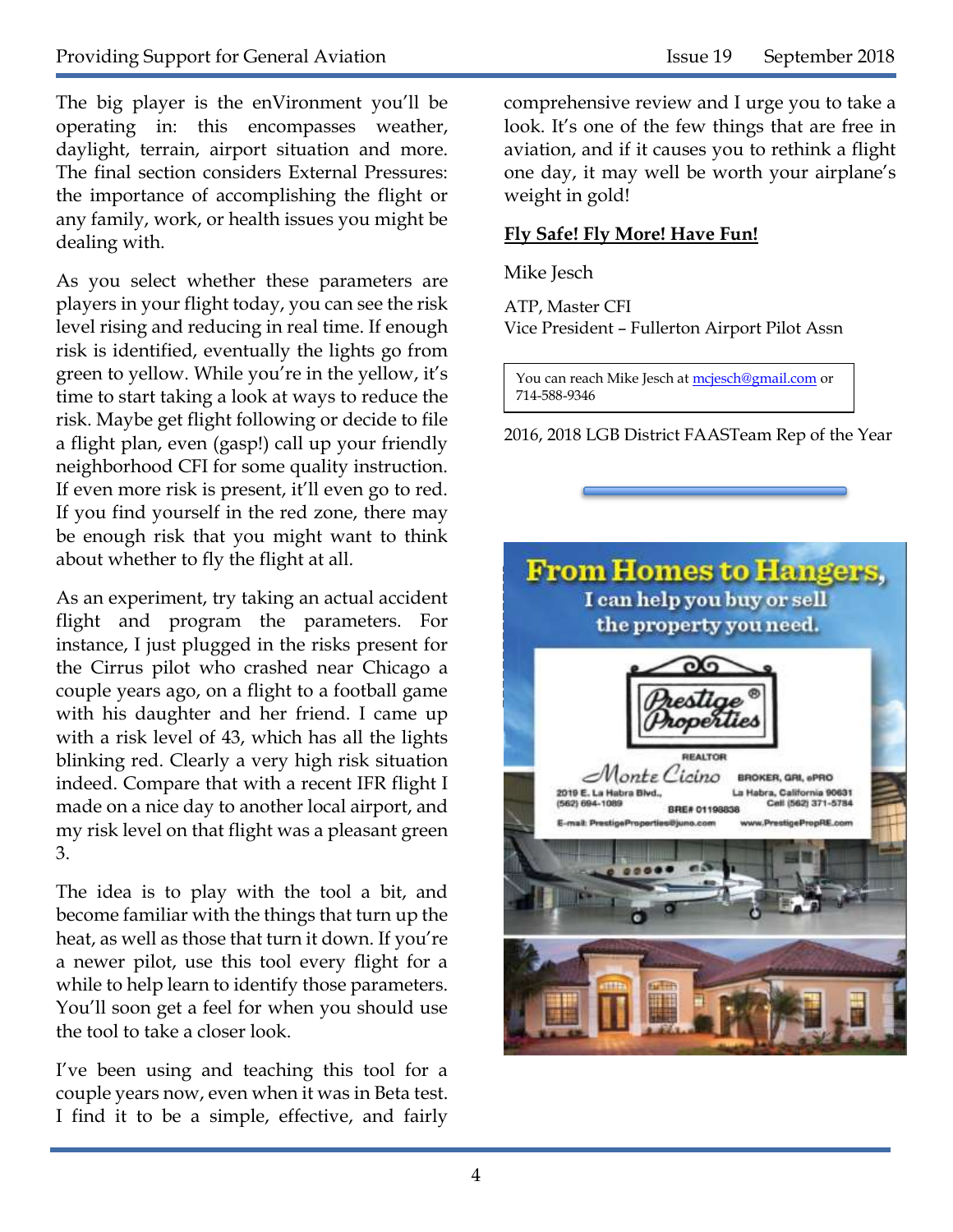

Brendan O'Reilly – Fullerton Airport Manager

**Airport News and Updates**

#### *AIRPORT DAY 2019*

Here at KFUL we like to hold our Airport Day event on the second Saturday

of May. For 2019 we are thinking seriously about changing that a later date of Saturday, June 22. Our hope is that folks have less 'other activities' to contend with, such as other airshows, car shows, graduations, baseball games, etc. We're also hoping to get more participation from nearby aircraft owners who also regularly attend airshows at Chino and Redlands airports. We will be making official announcements by the next newsletter release.

#### *TERMINAL REHABILITATION PHASE 2*

We are plugging along in the conceptual design of our new terminal building. Because of structural issues with the current administration building, our design team recommended that a separate building be built as opposed to adding onto or remodeling the current building.

We plan to have a preferred concept chosen and 30% design documents done before the end of the calendar year.

#### *AIRPORT SECURITY CAMERAS*

We have signed a contract with our current vendor, Protection 1, to upgrade all 16 of our security cameras to High Definition. The project will also include an additional 4 new cameras and the addition of Pan Tilt Zoom (PTZ) feature on 2 of the cameras. State Law requires that we have 1 year of backup storage

for the cameras. Look for a Live Web Cam feature on our website once the system is up and running, where folks can log on and get a live shot of the field from the ATCT 24 hours a day. We expect the installation to be completed in October.

As always, if you would like more information or share your own thoughts please call the airport office at (714)738-6323, or email me @ [brendano@cityoffullerton.com](mailto:brendano@cityoffullerton.com)



#### **Fullerton airport pilots meeting**

**Huge success!**



According to the Big Book of Airport Facts, Fullerton Airport Pilots Association hit it out of the ballpark with a record attendance crowd for the Rod Machado presentation at the August meeting. Rod mingled with the crowd prior to the start of the meeting. His presentation centered on some of the changes taking place with the "older" pilots. Many of his points hit the target—amazing how he can relate relevant facts and studies within the realm of humor and meaningful example. His experiences helped the pilots understand some of the medical and situational changes we all experience as time moves on. Raffle prizes were awarded to some lucky winners—Special thanks to Pilot Mall for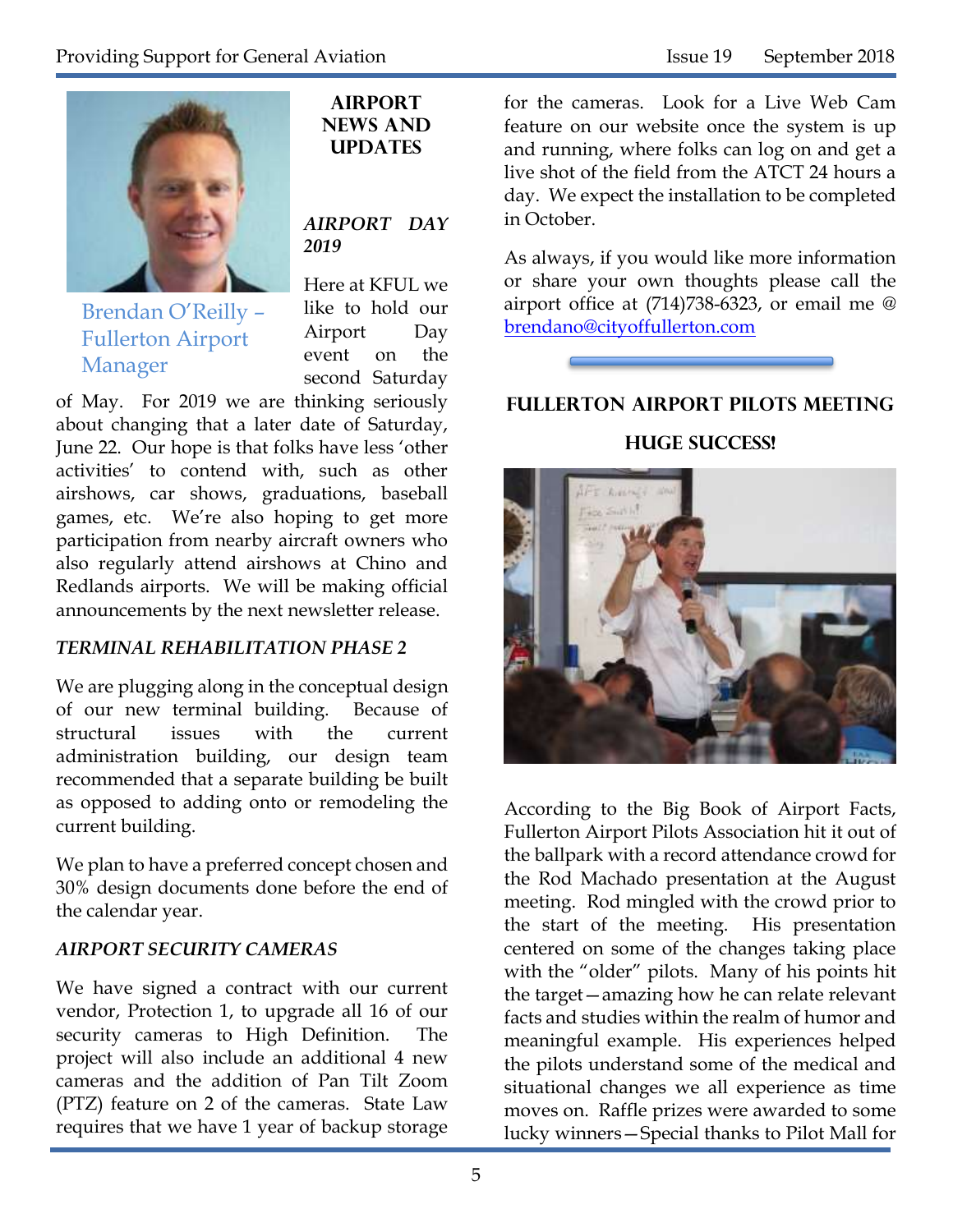donating some really great gifts and Rod Machado for giving two lucky pilots his wellwritten books. Keep in mind that each month the Fullerton Airport Pilots Association holds a meeting at the AFI Training Facility at the Fullerton Airport. Meetings begin at 6PM the third Tuesday of the month (exception December) with brats, hot dogs, and all the extras followed by a guest speaker at 7PM. Becoming a member of the Fullerton Airport Pilots Association is simple: join at the meeting or go online to socalpilots.org and select the Fullerton Chapter. Your dues help fund some special programs—The Junior Aviators is a program training future pilots with the aid of our Cessna 152 and the Applied Sciences Division is in the process of teaching all grade level students the art of building an aircraft using tools, machinery and raw materials. Scholarships are awarded to students making aviation a central theme to future achievement. Thanks to everyone for making the Fullerton Airport Pilots Association a great success.



#### Pie im the Sky



**Kern Valley Airport Cafe (L05)** It was a clear Saturday morning so why not venture

out to beautiful Kern Valley Airport, take in Lake Isabella, the sites and grab a short stack of pancakes at the Kern Valley Airport Café? I believe the short stack was like a double large stack at most restaurants as the two pancakes took up a huge dinner plate.



The restaurant is rustic but with a lot of character and full of patrons. The service was good and the meal enjoyable.

There is lots to do at L05 Kern Valley Airport. The airport has a campground located on the airport that is well maintained and equipped with restrooms. If you are like me, no need to pack any food – just eat at the restaurant.



During Presidents Day weekend, Kernville holds a "Whiskey Flats Days" which includes a parade, walking tour, trains, and even a rodeo. It takes you back to the "Wild West" days as experienced by the early settlers in Kernville.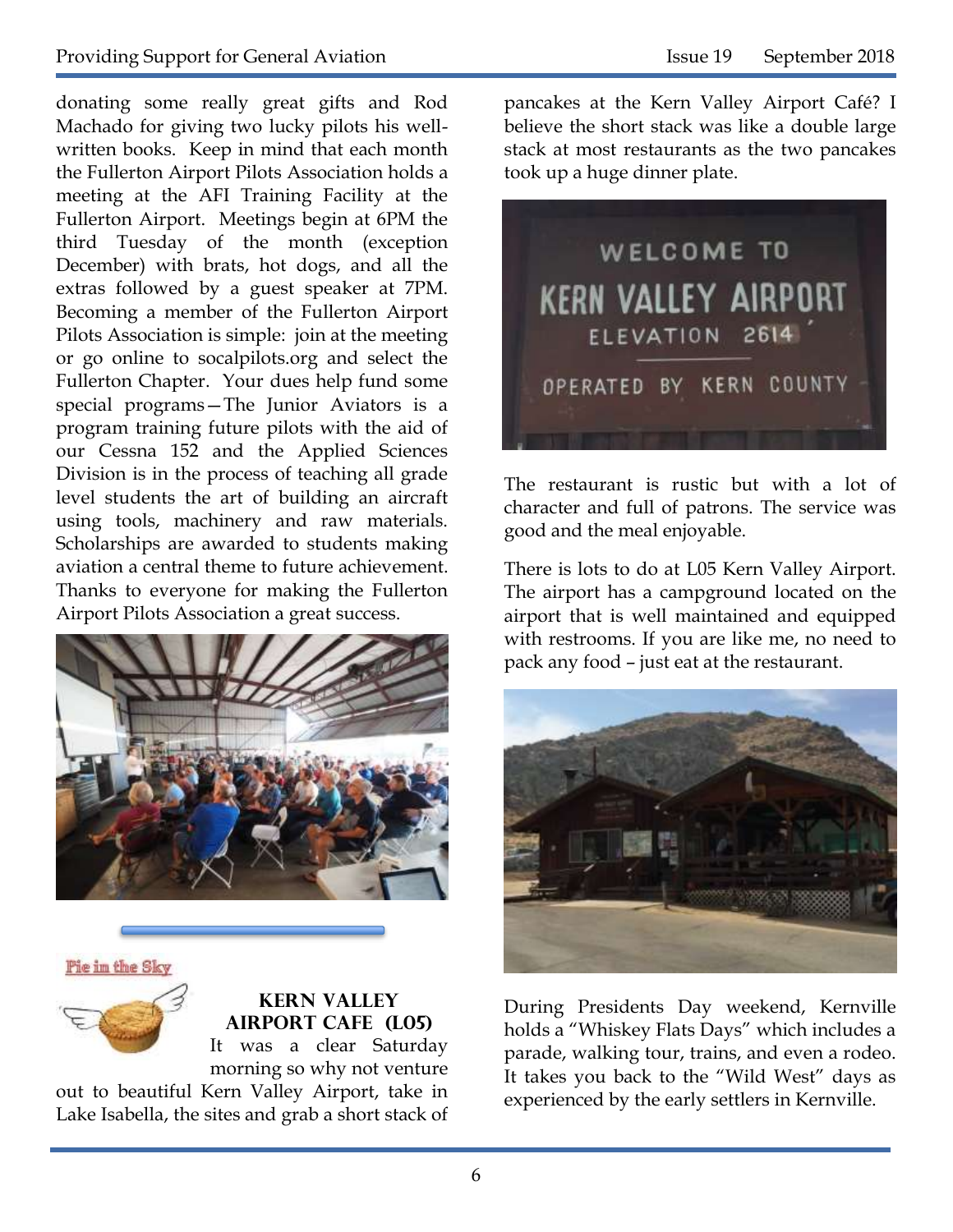L05 Kern Valley Airport

CTAF/Unicom: 122.8

Runway 17/35



**AOPA Fly-In at Santa Fe New Mexico**



The AOPA Fly-in in Santa Fe was held September  $14 - 15$ <sup>th</sup>, and a fun event to travel to and attend this year. This is my first AOPA Fly-In to attend as there was always some schedule conflict with my schedule as AOPA started this new type of event which replaced the AOPA Summit.

I set out from KFUL at 5:00 am and headed to Sedona for a stretch and fuel. I was lucky to have favorable winds (a 20 knot tailwind at 10,500 ft) and calm winds on the runway in Sedona. After a 30 minute stretch I headed to Santa Fe Regional Airport. The view of the Arizona and New Mexico desert was breathtaking. Just west of Winslow Arizona is Meteor Crater. Quite a site to see.



I left on Thursday (the day before the event started) to beat the crowd but as I was approaching Santa Fe I realized the crowd had the same idea as I had. Good news in the Santa Fe Airport ATC had things in order and there was not even a hold to work through.

Santa Fe proclaims itself as the oldest Capital City in the United States – the Capital of New Mexico. The city rests at approximately 7,000 elevation. Of course for us pilots that means "Density Altitude Alert"! I had to dust off my takeoff and landing distance charts as well as remember to lean out for optimum performance on takeoff and remain lean on landing.

The event started Friday and there were lots of aircraft on display and ready to take yours and my down payment to start the buying process. Of most interest to me was the Back Country Flying seminar. Lots to learn about how winds can be your friend or foe in the mountains and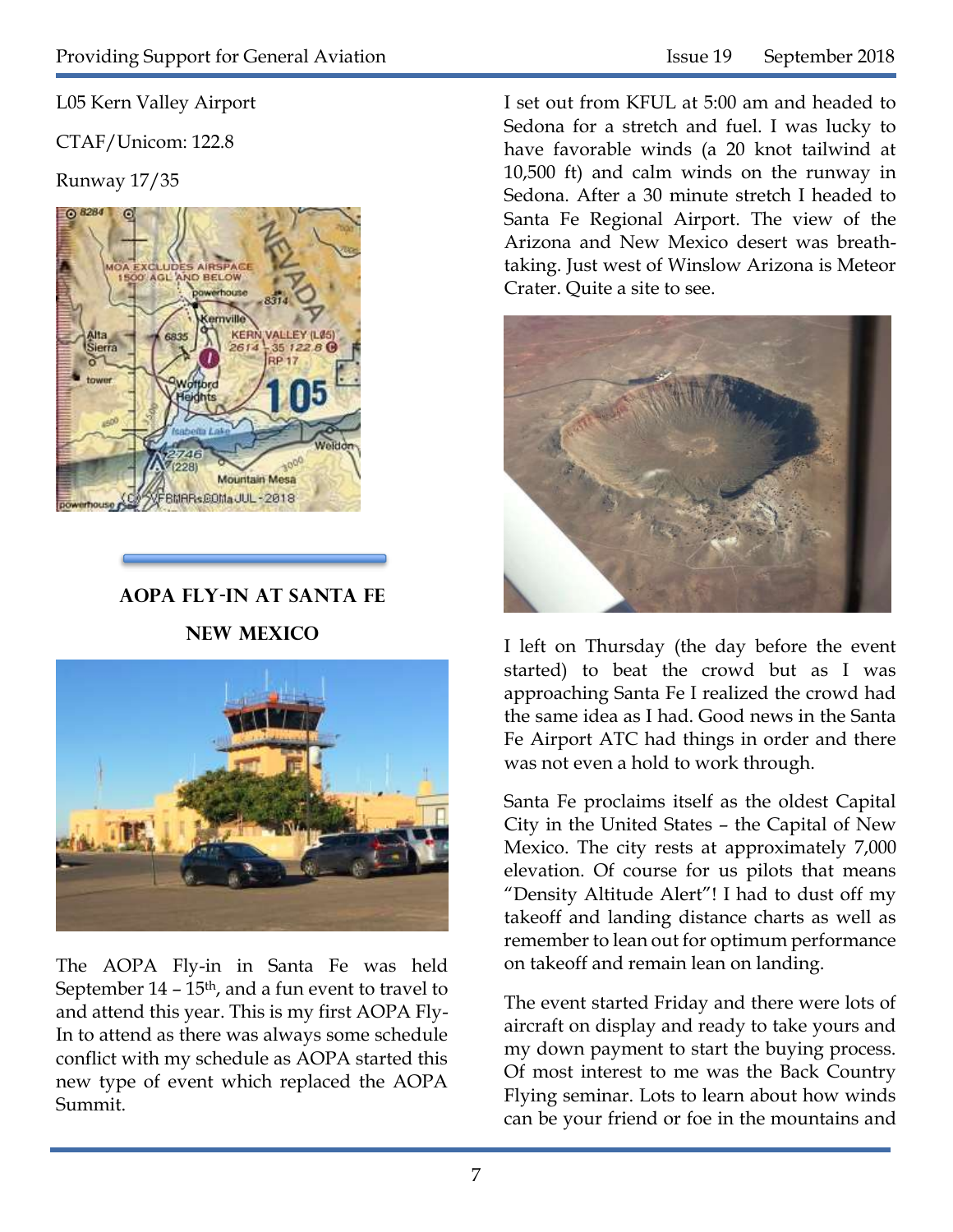#### Providing Support for General Aviation Issue 19 September 2018

lots of techniques for safe mountain flying as given by a couple of experts. I also attended a seminar on VFR flying and flight planning for long distances. What was interesting to me was to learn about the differences in weather patterns and conditions in the Eastern US versus what a mostly Western US pilot experiences. Its all about good planning and contingencies!



There was a fun Barnstormers party with music on Friday followed up by a Pancake breakfast Saturday morning. Many vendors had exhibits and it was fun talking to the folks at Foreflight and Garmin about the upcoming releases of products.



I also had an opportunity to meet with Mark Baker, President of AOPA, and provide him with a update on KFUL. Mark commented that he had been to KFUL many times in his plane when he worked for Homebase and Home Depot in Orange County.

Saturday late afternoon I headed to Downtown Santa Fe and took in some of the sites while I held tightly on to my wallet. What a beautiful town, full of architecture and history. With over 250 restaurants, you won't go hungry.

To wrap up, the event was fun and it made me appreciate the special privilege we have to be a part of the pilot community.

#### Tom Mauss

KFUL AOPA ASN (*Airport Support Network Volunteer*). You can reach me at mauss@att.net

#### **FAPA Lifetime memberships are available for \$350**

**This option available when you renew membership on-line**

#### **ADVERTISING RATES**

Business Card Size: \$140 annually

Quarter Page Size: \$270 annually CONTACT :TOM MAUSS AT [mauss@att.net](mailto:mauss@att.net) for more information.

### WELCOME OUR NEW MEMBERS!

*July Robert Walters*

*August Chris McGough Roger Orlik Fred Ouweleen Jr. Cindy Watson Dwayne Watson*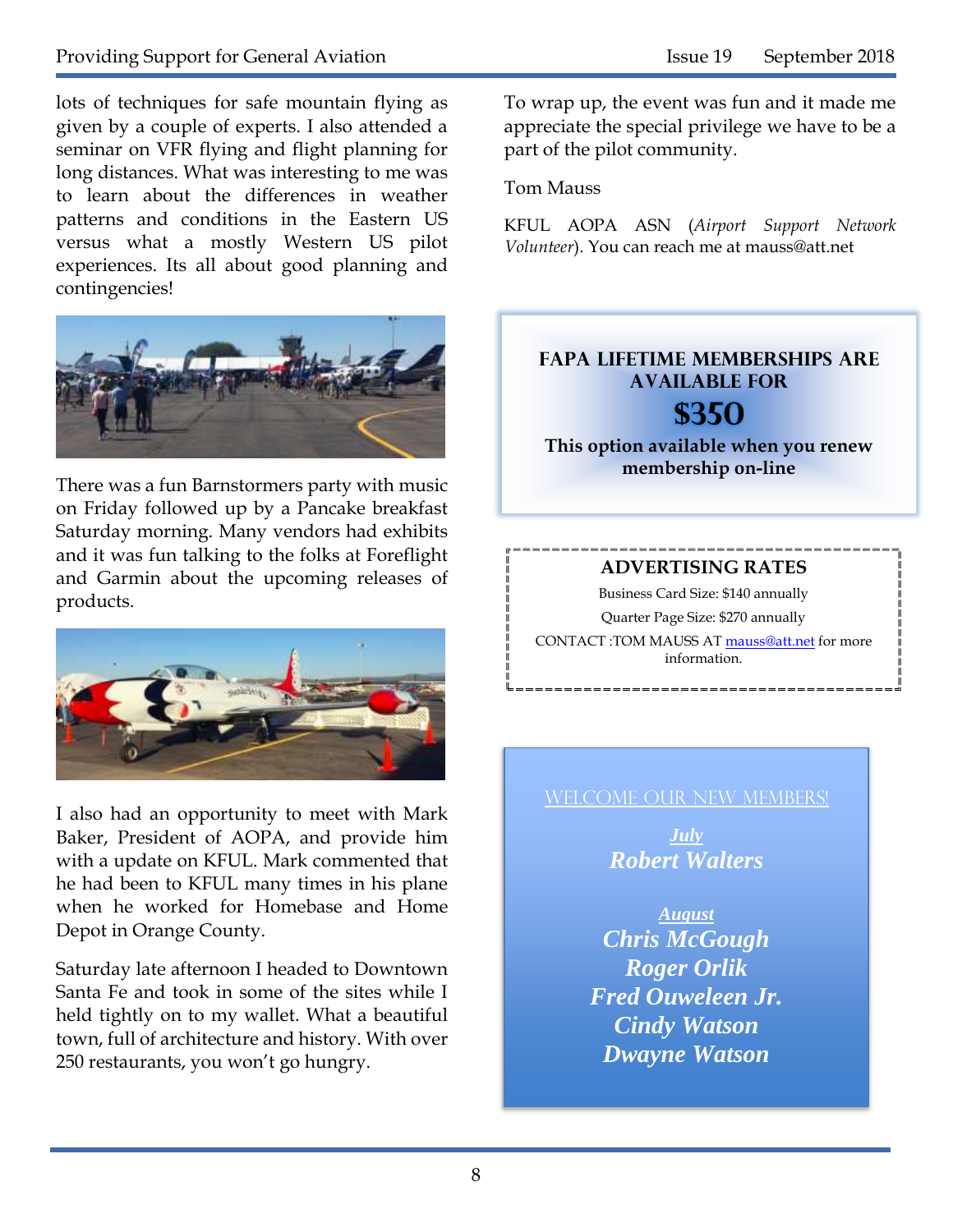# THANK YOU TO OUR SPONSORS